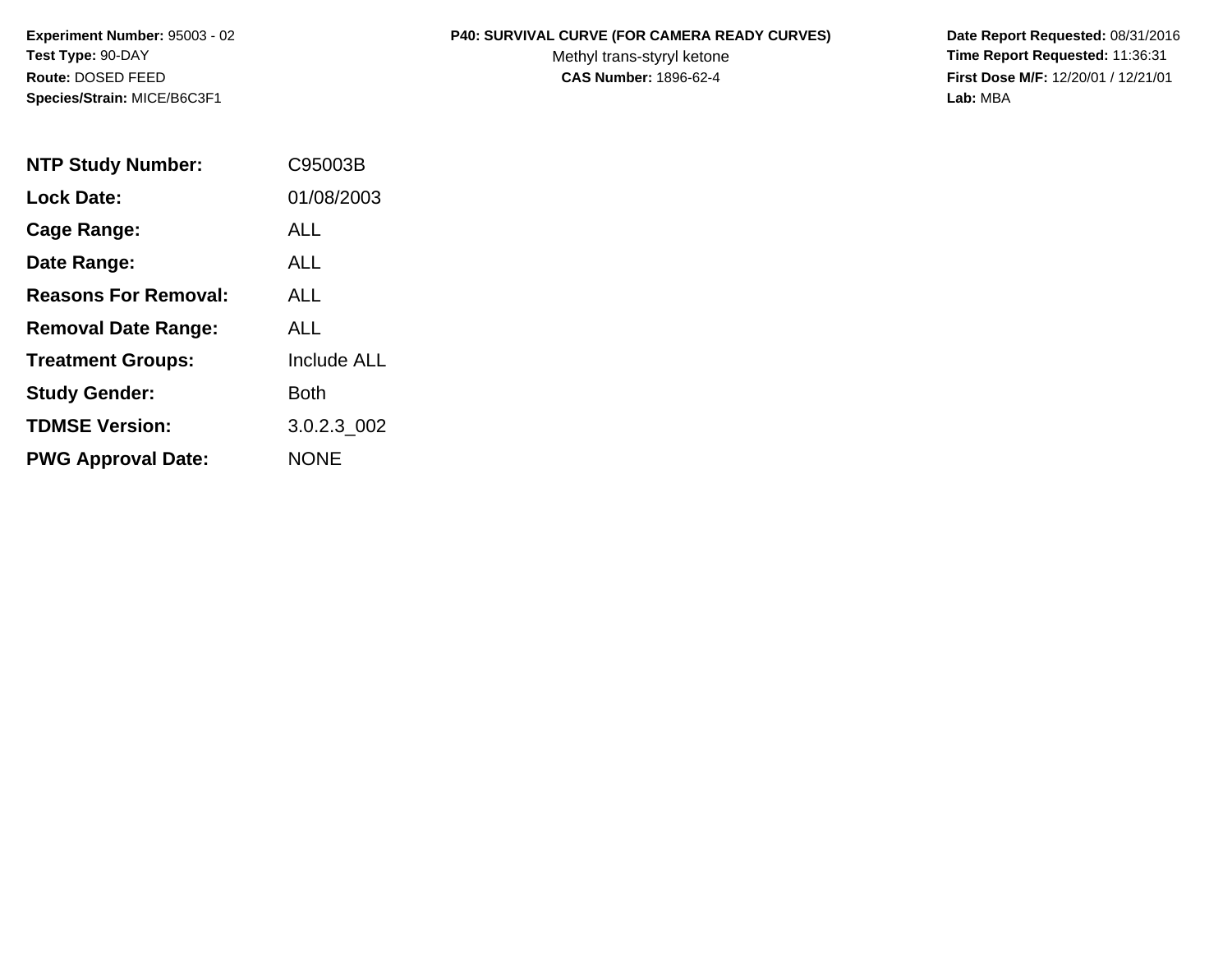**Species/Strain:** MICE/B6C3F1 **Lab:** MBA

## **Experiment Number:** 95003 - 02 **P40: SURVIVAL CURVE (FOR CAMERA READY CURVES) Date Report Requested:** 08/31/2016

Test Type: 90-DAY **The Report Requested: 11:36:31** Methyl trans-styryl ketone **Time Report Requested: 11:36:31 Route:** DOSED FEED **CAS Number:** 1896-62-4 **First Dose M/F:** 12/20/01 / 12/21/01